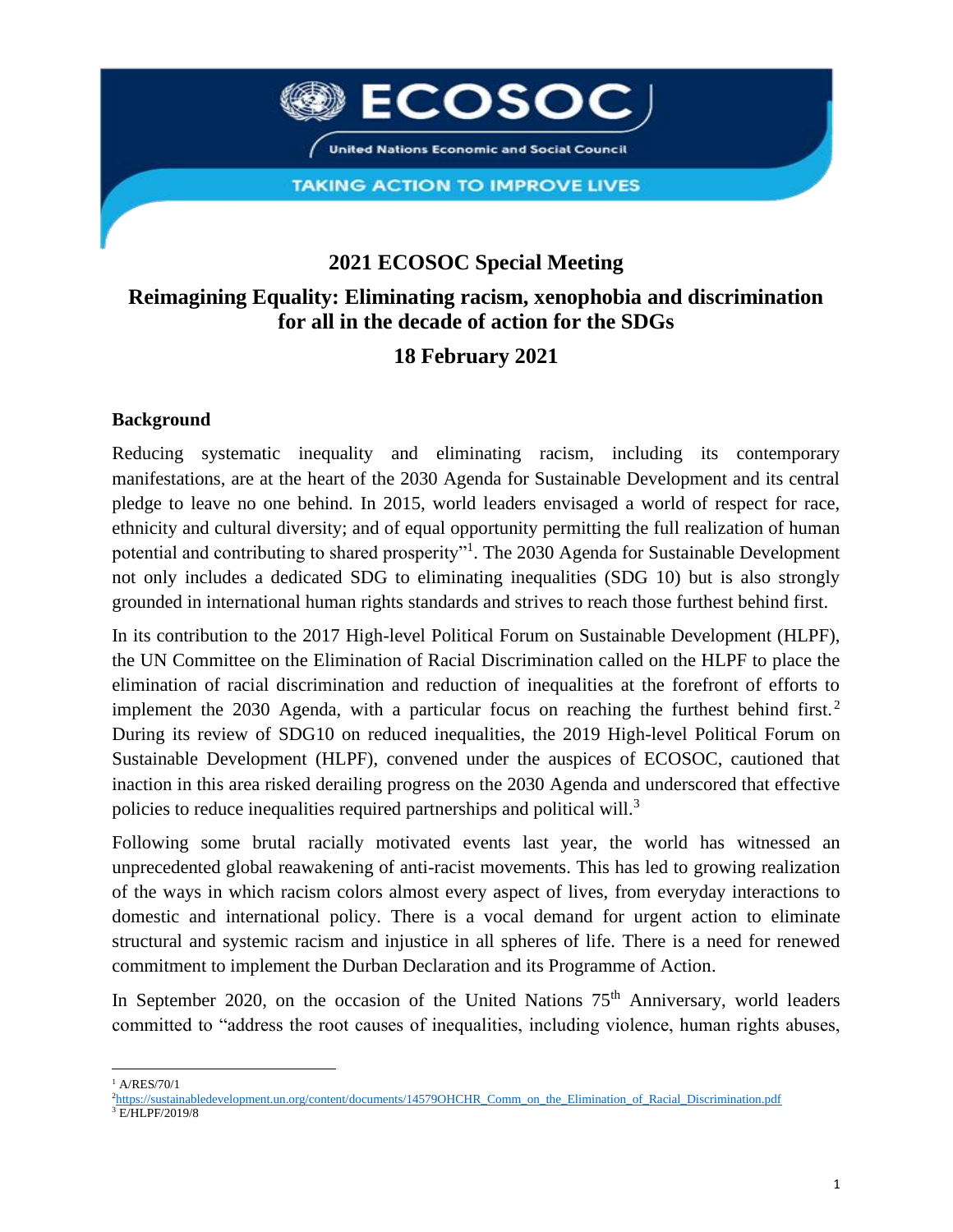corruption, marginalization, discrimination in all its forms, poverty and exclusion, as well as lack of education and employment"<sup>4</sup>. The actions identified in various international human rights instruments on countering racism, the  $2030$  Agenda for Sustainable Development, the  $75<sup>th</sup>$ Anniversary Declaration and other relevant documents are more relevant today than ever.

Addressing the root causes of all kinds of discrimination, systemic inequalities and leaving no one behind, as envisioned in the 2030 Agenda for Sustainable Development, require transformational changes in deeply entrenched economic, social and political system, manifested in the unequal distribution of wealth, decision-making power, and access to opportunities for education, health care, and personal advancement. To this end, it is important to acknowledge, measure and take action to eliminate the structural and systemic racism that leads to such inequalities in opportunities and outcomes.

Inequalities in exposure, vulnerabilities and coping capacity related to COVID-19 are differentiating the impact of the pandemic. Its impact has further exposed racial discrimination and exacerbated existing inequalities. The pandemic is disproportionately impacting certain marginalized racial, religious, national or ethnic communities and population groups making them vulnerable to higher rates of infection and mortality, to harsh treatment by law enforcement in the context of emergency measures and to unequal access to adequate medical care.<sup>5</sup> There have also been instances where people belonging to racial, religious or ethnic minorities were subjected to hate speech and vile conspiracy theories accusing them for spread of the virus. The pandemic is also posing a new threat to the health and survival of indigenous peoples, who often experience widespread stigma and discrimination in healthcare settings.

The UN Secretary-General, in his various policy briefs on the impact of COVID-19, underscored the need for public policies to address asymmetrical health and socio-economic impacts of the pandemic and combat racism, xenophobia and discrimination, based on human rights in the fight against COVID-19.<sup>6</sup> The High Commissioner for Human Rights issued policy guidance to effectively document and address manifestations of racial discrimination in the context of the COVID-19 pandemic<sup>7</sup>. The UN Secretary-General also called for a new social contract for a more equitable, just and sustainable way forward in line with the Sustainable Development Goals.<sup>8</sup> In his appeal to address and counter COVID-19 hate speech, the Secretary-General called on "the media, especially social media companies, to do much more to flag, and in line with international human rights law, remove racist, misogynist and other harmful content".<sup>9</sup> UNESCO, which adopted the Declaration on Race and Racial Prejudice in 1978, continues to foster rights, inclusion and non-discrimination $10$ .

<sup>4</sup> Declaration on the commemoration of the seventy-fifth anniversary of the United Nations [\(A/RES/75/1\)](http://undocs.org/A/RES/75/1) 5[https://www.un.org/sites/un2.un.org/files/un\\_policy\\_brief\\_on\\_human\\_rights\\_and\\_covid\\_23\\_april\\_2020.pdf](https://www.un.org/sites/un2.un.org/files/un_policy_brief_on_human_rights_and_covid_23_april_2020.pdf) <sup>6</sup><https://www.un.org/en/coronavirus/un-secretary-general>

<sup>7</sup>[https://www.ohchr.org/Documents/Issues/Racism/COVID-19\\_and\\_Racial\\_Discrimination.pdf](https://www.ohchr.org/Documents/Issues/Racism/COVID-19_and_Racial_Discrimination.pdf) <sup>8</sup><https://www.un.org/sustainabledevelopment/a-new-social-contract-for-a-new-era/>

<sup>9</sup><https://www.un.org/sg/en/content/sg/speeches/2020-05-08/appeal-address-and-counter-covid-19-hate-speech>

<sup>10</sup> https://en.unesco.org/themes/fostering-rights-inclusion